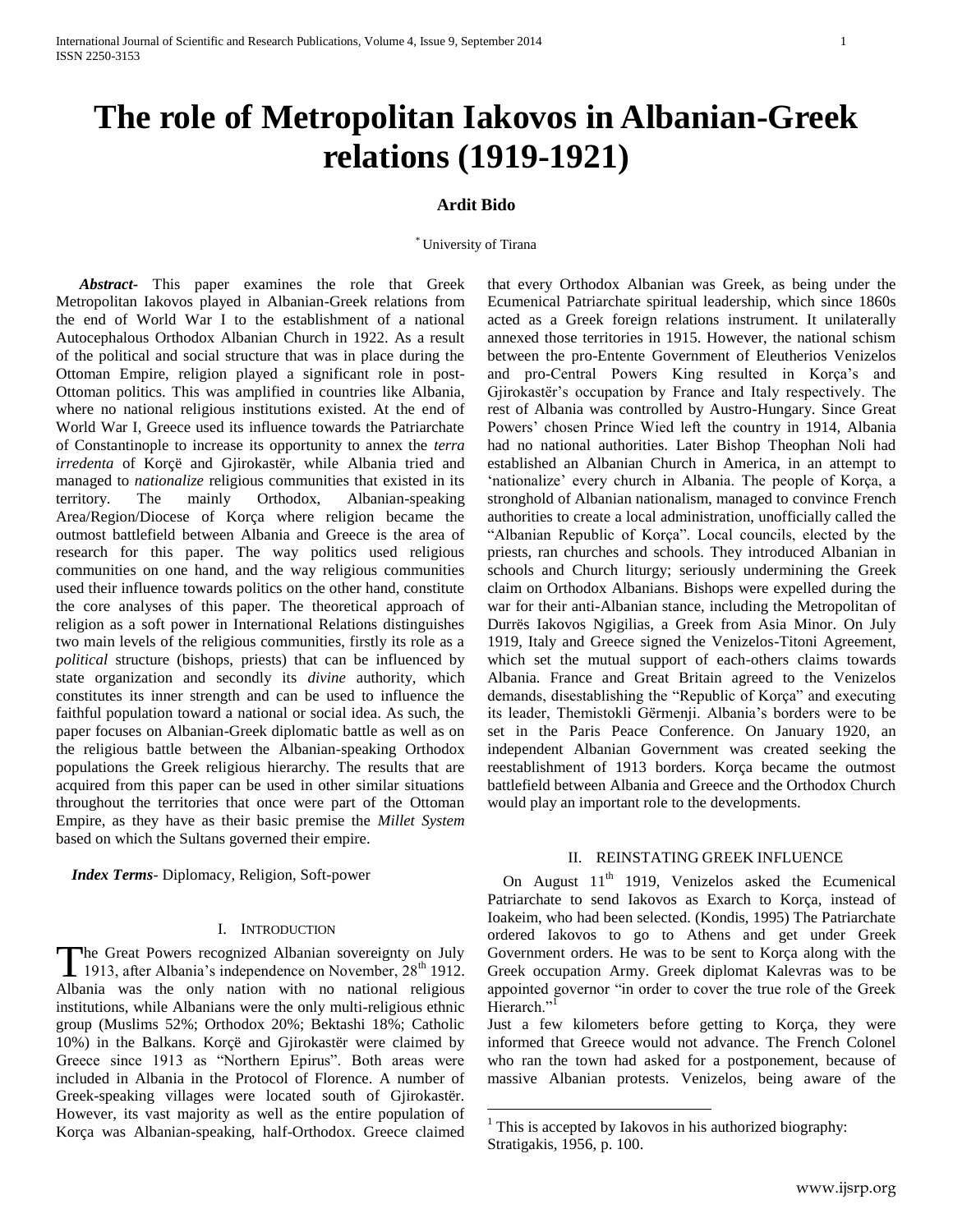Albanian national sensitivity in Korça, instructed his representatives to "explain [to the people] the high role that Albanians<sup>2</sup> in Greece have". He would accept Albanian schools and an extensive autonomy. (Kondis, 1995)

Kalevras was appointed General Governor of Epirus, while the army stepped back. The only one who entered Korça was Metropolitan Iakovos. His mission was political: to prepare the population for the Greek occupation. (Stratigakis, 1956) But the situation in Korça was tense, as Iakovos was informed: Albanians would forcefully react in case of a Greek intervention. His first achievement would be reinstating Greek language in Churches, just like during the Ottoman rule, which had been replaced by Albanian language since 1914. (Kondis, 1995)

The new French Commander of Korça, Colonel Cretin was instructed by his Government to cooperate with and back up Iakovos requests. The main focus of Iakovos was the opening of Greek schools for Orthodox Albanians. Those schools would create a propaganda tool, as well as extend the network of his collaborators.

In November 1919, Cretin allowed the opening of four Greek schools, a decision that according to him "immediately provoked an outright concern of the Albanian circles, which naturally, see this as a proof of a Greek propaganda." (Çami & Pollo, 1969)

Iakovos allowed a two-hour per week teaching of Albanian, considering this to be enough, since "everyone knew the language". The rest of the teaching was done in Greek, a language not spoken by the population. He managed to open more than 21 schools, extending his network to tens of teachers and hundreds of pupils, who under the French rule had limited options. (Kondis, 1995)

The reaction towards his propaganda made Iakovos afraid, asking Cretin for more guards assigned to protect him. Cretin reported that "his role has made people see him as an agent of Greek propaganda" and this would not happen if Iakovos "would keep the balanced stance he is supposed to".

Cretin felt Iakovos was an obstacle even to Greece"s goal. He reported that his presence could be justified at first as "a mission of peace... to secure the population of Greek Government's good will". However, two months later, in December, his exaggerated requests and attitude became "a serious obstacle to the implementation of the Grecophile policy, which I am implementing, according to your instruction".

According to Cretin, "there is no question that the masses would react by force to the entrance of the Greeks", while the "Grecophiles, although too little in number, are still moving... with their main tool the opening of Greek schools, whose creation is allegedly for humanitarian purposes, but in reality for political ones." (Çami & Pollo, 1969)

# III. KAPSHTICA PROTOCOL

 The occupation was not eminent, as the vast majority of the Greek Army was in Thrace and Asia Minor. The VIII Army Division was located in Epirus. This was a medium unit that lacked equipment and soldiers. On March 7, 1920 the division reported that it would not be able to react in case of an Albanian

 $\overline{a}$ 

rebellion, because of the movements towards Thrace. Therefore, it asked for soldiers and equipment and later on an order to occupy Korça. (Kondis, 1995)

Because of lack of personnel, the Greek Government ordered to replace the soldiers of the division with "Albanians<sup>3</sup> in order to create a positive reaction of the population". But, a massive movement was impossible and the plan was abandoned. (Kondis, 1995)

Therefore, Greece was bluffing. On one hand, Greece was declaring that the Greek army would replace the French as international troops, discouraging Albanians. On the other hand, it was asking France to postpone its disengagement. After two delays on Greece"s request, at the end of May France decided to withdraw.

On May 21st, Iakovos was informed of this decision and declared to Cretin that Greece would respect the population, as well as Albanian schools. Cretin asked him to keep quiet, in order to avoid panic. On the contrary, the Metropolitan spread the word; a maneuver to discourage Albanians, while reinstating that the Greek troops would stay as international troops, until the Peace Conference decisions were made. Greece, through Iakovos was relying on those arguments in order to achieve occupation without rebellion. The elected representatives of the town: Mayor Koço Kotta and Council Chairman, Jorgji Raci, both Orthodox, asked Cretin to expel Iakovos. They also decided to unite Korça with the Albanian Government of Tirana and started to prepare for war. (Duka, 2007)

On 22 May, Venizelos ordered a division from Asia Minor to be sent to Korça, arguing that "we endanger to lose [it] forever". But the army could not arrive in such a short notice. According to Iliakis, the Governor of Kozani, who acted as liaison to Iakovos, if France would have agreed on delaying its disengagement for a single day as asked, Greece would have been able to occupy Korça. (Kondis, 1995)

Venizelos justified that Greece did not intervene because "the English advised [so] fearing an Albanian reaction". But, the real cause was that "no thought for occupation of Northern Epirus could be at this moment, because of our lack from the occupation of Eastern Thrace". (Kondis, 1995)

Strategically, Venizelos had to defeat the Turkish troops, before Turkey would rise from Ottoman Empire"s ashes. Albania could be easily won in a future war. Consequently, he had to accept the will of Korça's population to unite with Albania. However, in order to achieve its goal, Greece needed to keep Iakovos" network of information, as well as the 'Greekness' of schools and churches. Furthermore, by not contacting the Albanians, Greek military absence in the region would become obvious, creating a bad momentum for Iakovos and his entourage.

Therefore, a day after Korça was reunited, Venizelos instructed Iakovos for an unexpected move: "to take over to Albanians to convince us not to continue with the occupation of Korça, waiting for the Conference, with the condition to respect our institutions and people in Korça". (Kondis, 1995)

The people were convinced that the Greek occupation was a matter of time. Therefore, they were preparing for war. Raci and Kotta had handed Korça over to Government representatives: Eshref Frashëri and Pandeli Cale. Nikollaq Zoi was appointed

 $\overline{a}$ 

<sup>2</sup> Albanians of Attica, Beoeotia, Eubeoa, Peloponesus and the islands, who later would be called Arvanites.

<sup>&</sup>lt;sup>3</sup> See note 3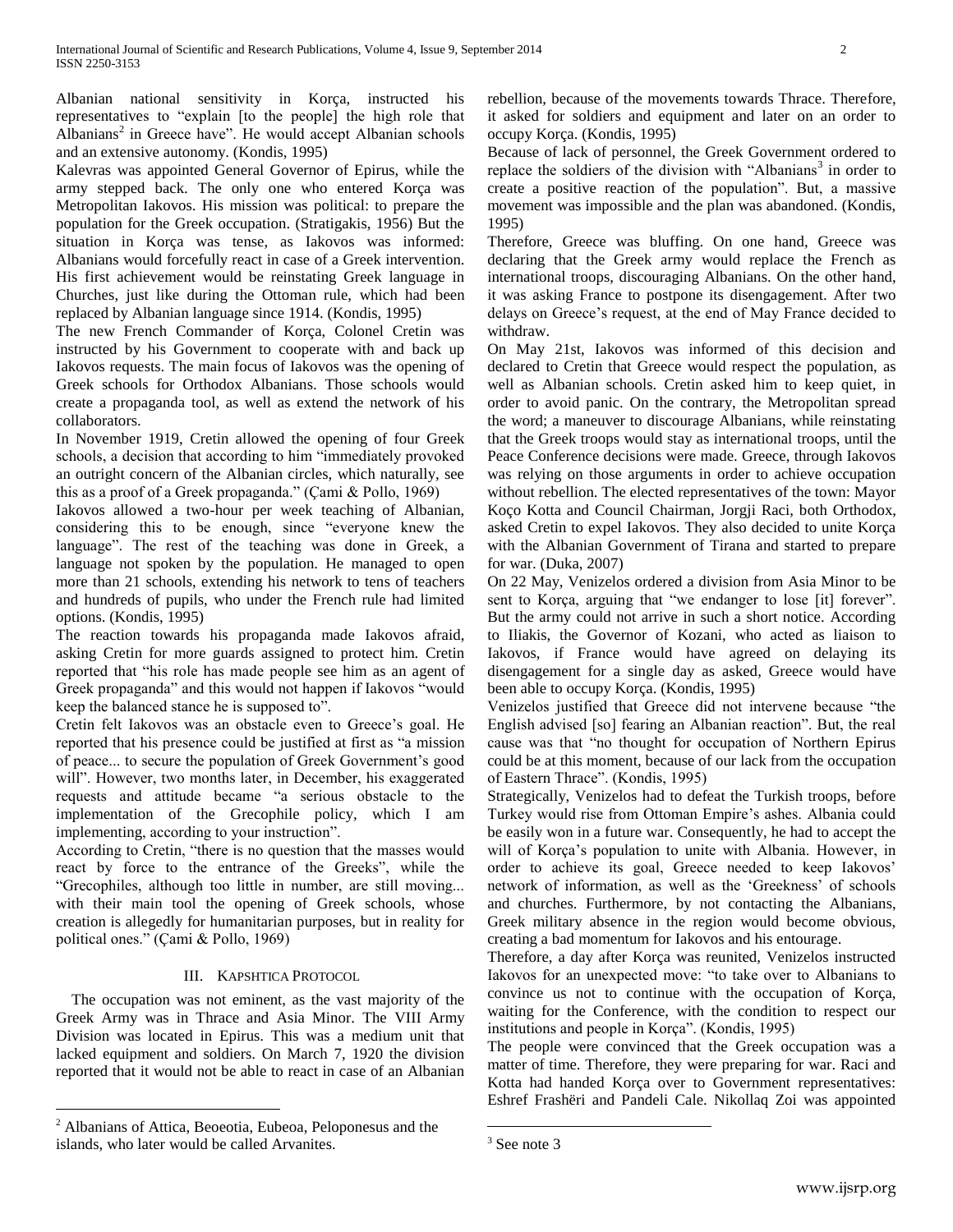prefect. Iakovos met with them and reassured that the occupation was eminent. Nevertheless, since he did not want bloodshed, he offered to use his influence to the Greek troops so they would not advance. The Delegation, being certain that Korça would be occupied, agreed. (Stratigakis, 1956)

Iakovos told them to meet the Head of the Occupying Army, Trikoupis, who referred them to Governor Iliakis. Iliakis reaffirmed that the decision was definitive, but for Metropolitan"s sake he would discuss it with Venizelos. The theatrical act resulted in Venizelos answer "to halt the occupation" and achieve an agreement, which took the Delegation by surprise. (Kondis, 1995)

The next day, the agreement, branded as Kapshtica Protocol, was signed based on the draft written by Metropolitan Iakovos. It sanctioned that the Greek Army would halt and Korça would be united with Albania, until the Conference's decision. Albania would respect the Greeks of Korça and schools and churches would continue to be in Greek. Some villages east of the town would remain under the Greek occupation.

The Protocol was important for Greece. For the first and only time, Albania recognized that a Greek population existed in the entirely Albanian-speaking Korça. Greece used this agreement as a "strong diplomatic title" that Orthodox Albanians of Korça were actually Greek. This was an enormous success, especially, as it was an outcome of a bluff.

On the other hand, it also gave Albania a political momentum. It ended a problem in the Southeast, allowing the government to focus on the Italian-occupied Southwest Vlora region.

There were two developments that made the Protocol void. First, within a year, Greece faced the biggest modern history military disaster by Turkey. Second, Italy denounced the Venizelos-Titoni Treaty. The fact that the Protocol allowed Albanians to win the war in Vlora was a major cause for the denunciation.<sup>4</sup>

## IV. IAKOVOS ROLE IN KORÇA

 Iakovos" role was limited only on those matters sanctioned by Kapshtica Protocol; along with the power acquired from his network of information. This network was composed of Greek schools" teachers and a minority of priests. The information gathered was sent to Athens, in a diplomatic narrative. Every document was made in two copies; one copy was sent to the receiver, and the other to the Greek Ministry of Foreign Affairs.<sup>5</sup> If persons of interest for Greece were in Korça, Iakovos' network would follow and monitor them, as he reported during a visit of a Turkish colonel in the town. Moreover, he acted as a Greek official in front of Albanian high authorities. (Kondis, 1995)

In November 1920, Venizelos lost during the General Elections, and left Greece. A new government was created, promising a disengagement from Asia Minor and restitution of Monarchy. As a result the majority of the pre-1913 Greece, including Albanians, as well as the majority of the minority votes in the New Lands was casted for the Demetrios Gounaris" led "United

 $\overline{a}$ 

 $<sup>5</sup>$  Those documets are in folder B/35, year 1925 in the Greek</sup>

Opposition". Iakovos did not lose just his political mentor, but Gounaris' winning created a patriotic movement on countries, under Greek threat. (Stratigakis, 1956)

On March 1921, Albania was set to organize its first elections. Iakovos asked the new government, whether he should act. "If the participation of our men ... will harm the international opinion on the issue of Korça and Northern Epirus, then a boycott should be organized" – he proposed. (Kondis, 1995) The Greek Government asked Albania to halt the elections, implying that Korça and Gjirokastër were not recognized as part of its territory. Albania did not accept this proposal, based on the Protocol of Florence. Greece instructed a boycott, while rumors that elections would be a *casus belli* and that the Greek Armed Forces were on the border were spreading throughout Albania. (S.M.T., 1921)

It resulted in unexpected win for the Greek policy. On 13 February 1920, a group of Korça Orthodox Albanian nationalist elite signed a memorandum asking the Albanian Government for a separate administration of the South, with a Christian Governor, a Parliament and a Gendarmerie made of 2/3 Christians, fiscal autonomy and military neutrality. (Zoi, 13/2/1921)

The fact that this memorandum was organized by an Orthodox Albanian nationalist group came as a surprise to the Government of Tirana and Athens. Their argument was that the Greek claim that "a Muslim government" was discriminating a Christian population would be void. Being an Albanian nationalist memorandum, signed by Orthodox Albanians, it would make those who professed obedience to Iakovos act as Albanians in opposition and not as Greek agents. Finally, when the Peace Conference would reinstate the Protocol of Florence, these arrangements could easily be overturned. The Metropolis instructed its followers to sign the memorandum. (Zoi, 16/2/1921) Unable to a military intervention, its implementation would be a good scenario for Greece; a fact that Albanian nationalist were unaware of.

Albanian Government refused the memorandum, arguing that it should be discussed in the Parliament, (Ministry of Interior, 17/2/1921) while every town in the South organized protests against it. $6$  In Korça influential Orthodox Albanians opposed the memorandum. (Ministry of Interior, 5/3/1921) Prefect Zoi tried to divide the organizers, through the influence of their fellow Albanian nationalist Bishop Noli. (Zoi, 25/3/1921)

Elections were held on March  $5<sup>th</sup>$ . Many Orthodox in the town boycotted, while the memorandum had no impact in the villages, where everyone voted. (Turtulli, 1921) As a result, Orthodox Albanian nationalists managed to get elected in the parliament. (Dervishi, 2006)

The situation triggered an investigation. Korça Police Director, Nik Dishnica reported on April that Iakovos was acting against the Albanian interests and that he had advised his followers for a boycott, enforcing the memorandum. Furthermore, Greece was informed on every development because of Iakovos "network of spies". Finally, he proposed the expulsion of the Metropolitan from Albania. (Dishnica, 1921)

 $\overline{a}$ 

<sup>4</sup> The denunciation was firstly reported on June 1920. Kondis, 1995, p. 255.

Ministry of Foreign Affairs and are partly published in: Glavinas, 1986

<sup>6</sup> The protests are archived on folder 45 of the Collection "Ministry of Interior" in Albanian Central Archives.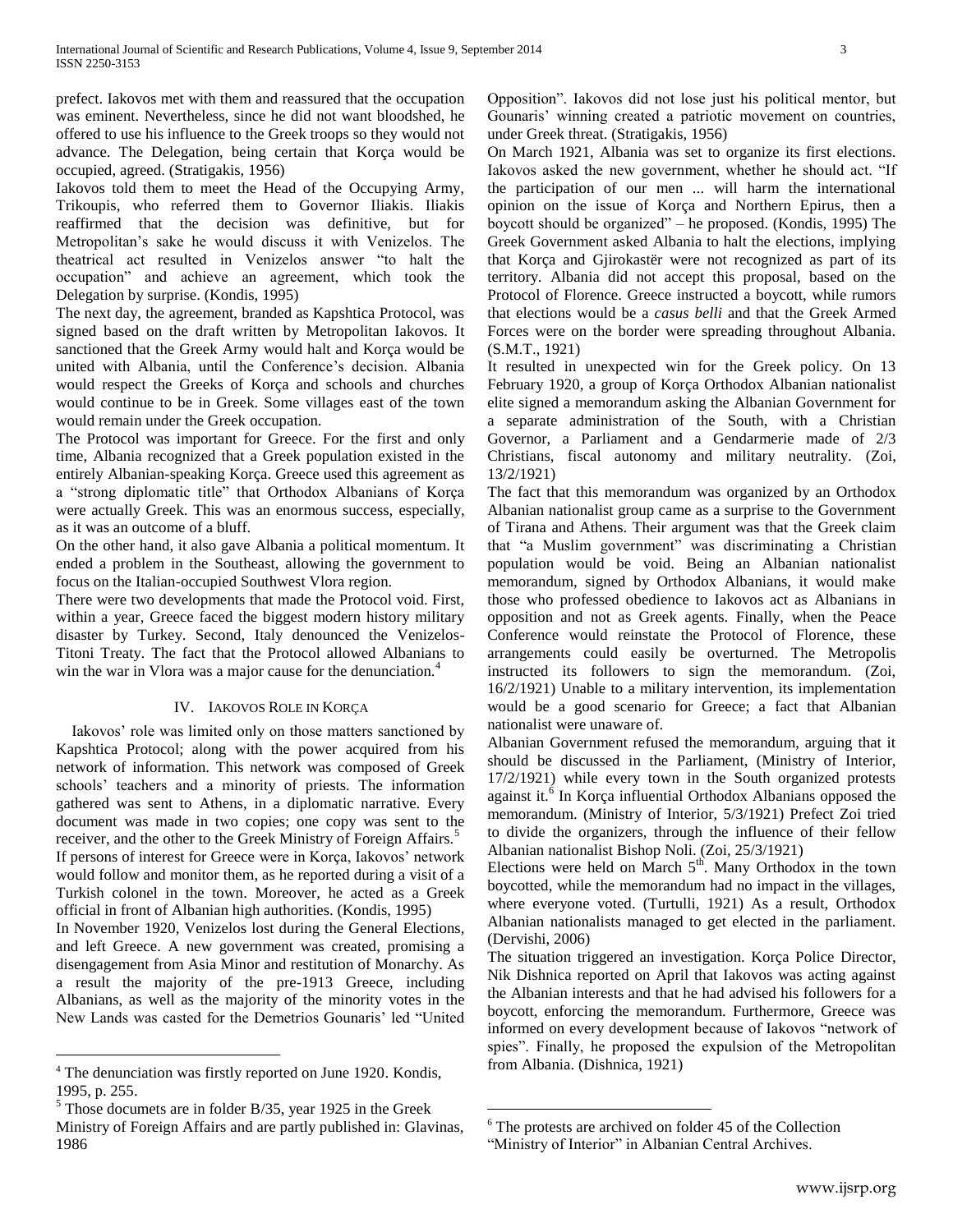Although he had a second-hand role in the memorandum issue, Iakovos "managed to create a division in the Albanian movement, creating a shadow between Christian and Muslim Albanians"; divide and conquer. (Stratigakis, 1956)

### V. FALL AND EXPULSION

 Korça, which had been the frontrunner of Albanian-language Church, had become one of the last Albanian regions were liturgy was held in Greek. Those who unwillingly helped Iakovos through the memorandum, along with the rest of Orthodox elite on April 24<sup>th</sup> did the opposite. They asked the Government to allow Albanian in liturgy, threatening that "either peacefully and prudently or unwillingly and in a blur, the desire of Albanian Christians, to mass those saint days of Easter" in Albanian would be fulfilled.

The Government decided to maintain the status quo: the Prefect ordered the population to keep calm, but the military structure upraised. Under the lead of the Third Company Commander, Spiro Kosova, Orthodox Albanian soldiers forcibly took the keys of Saint George Church and invited Bishop Noli"s aides, Fathers Vasil Marku and Vangjel Çamçe to hold the Great Thursday Liturgy in Albanian. (Verli, 2008)

Prefect Zoi sent police officers to stop the people from entering the church and called the Interior Ministry. As Zoi was on the phone, Nik Dishnica forces could not stop the population; while a clash with the Army, was out of the question. (Zoi, 28/4/1921) Consequently, thousands of Christian Albanians took part in the liturgy, a year after Albanian was banned from the Church. Metropolitan Iakovos massed in another Church, with a few of his followers.

The Government ordered the army to halt its actions and turn the Church to the Metropolis. On April, 30<sup>th</sup>, Zoi expressed Iakovos "his regret for non-preventing the coup d'état", ensuring that after Easter the Church would be turned over. (Kondis, 1995)

This situation was presented exaggerated in Athens. False reports of casualties and uncertainty of Iakovos fate alarmed the Greek Government, which immediately closed the borders with Albania. On May,  $6<sup>th</sup>$  Governor Iliakis gave an ultimatum to Zoi. If the Church would not turn to the Metropolis, Greece was "ready with every force, to do what the [Albanian] government could not do in order to protect [Greek] national dignity." Greece was outraged by the fact that orthodox officers initiated the uprising. Therefore, it requested Orthodox Albanian"s exclusion from the army, as long as there was no decision by the Peace Conference. Iliakis told Zoi (an Orthodox Albanian) that Churches kept the Greek nation alive and religious concessions to Albania were not possible. (Kondis, 1995)

Saint George Church was becoming *casus belli* for Greece, based on Kapshtica Protocol, as Tirana feared. Immediately, Albania replied that the religious status quo would be maintained "until relations of Albanian Orthodox and the Patriarchate would be set", while the call of Orthodox Albanians in the army was an internal issue. (Ministry of Interior, 6/5/1921)

Moreover, officers and local personalities gathered the next day to prepare for war. "Albanians are pitiful; divided they are insulting each-other" – reported Iakovos to Greek Ministry of Foreign Affairs, regarding some requests to turn the Church back, in order to avoid war. (Kondis, 1995)

A Governmental appeal was displayed in Korça on May 14<sup>th</sup>. It declared that Albania "has no intention to strike any of its neighbors, on the contrary it desires total friendship. Besides hope, in case that any of our neighbor passes our borders, in order to defend our Fatherland, together with the People, we will fulfill our duty. We request calm and cold blood." (Ministry of Interior, 14/5/1921)

Local authorities were stuck between two fires: if they turned the Church back, they would provoke a popular uprising, as it would be treated as treason. If they let the Church to mass in Albanian, it could provoke war. Therefore, Zoi kept the keys and the Church was closed. Meanwhile, the vast majority of Orthodox Korça inhabitants, more than 7000 people signed a protest asking for "the right of preaching of Orthodox faith in our Churches in our language."<sup>7</sup>

However, the Greek threat became insignificant in a few weeks. Gounaris" Government had reinstalled pro-Central Powers King, creating a friction with the Allies. Furthermore, Greece started its biggest offensive in Turkey on August 1921, shifting its army and attention far away. This time, Greek absence in the Albanian borders was obvious. Therefore, the Church's keys were handed to the people on August  $22<sup>nd</sup>$ . (Zoi, 22/8/1921)

Greek inactivity made obvious that military action was out of question, because of its involvement in Asia Minor. Iakovos felt threatened in Korça. The last months he was isolated in the Metropolis and was constantly guarded, as his action had provoked irritation among the population.

Albanian authorities sequestrated a number of letters that proved that he acted as a Consul, resulting in the termination of his secret communication with Greece. (Zoi, 21/8/1921) The schools, his last stronghold, gathered an insignificant number of registrations, since Albanian State schools were opened and the fear of occupation was missing. (Stratigakis, 1956)

The three newspapers in Korça had voiced requests for Iakovos expulsion. Since September Orthodox Communities of the town and villages officially requested his expulsion. (Zoi, 10/9/1921) The local authorities, proposed this action to take effect as soon as possible. On November  $9<sup>th</sup>$  1921, the Peace Conference had decided to reinstate the Protocol of Florence, acknowledging Korça as Albanian territory. This triggered the final governmental decision ten days later. It underlined that under Ottoman law, still in force in Albania, the metropolitan should be a local citizen, a capacity which Iakovos lacked. Furthermore, his action against the national interest and the internal peace forced the Government to expel him. (Ministry of Interior, 19/11/1921) He was driven through Vlora and Corfu to Greece. (Council of Ministers, 19/11/1921)

For his contribution, Iakovos was awarded the Greek Military Cross of the First Order, becoming one of the few prelates to have military decorations. (Stratigakis, 1956)

The priests in Korça elected a new council, made of well-known patriotic figures. Its first decision was to sanction Albanian as the sole language in the Metropolis. (Posta e Korçës, 1921) A few months later, a Cleric-Laic Assembly decided to declare the Church of Albania Autocephalous, under the leadership of Albanian clerics and with Albanian as the language of worship.

 $\overline{a}$ 

 $7$  The original protest, including the signatues, is located in the Albanian Archives: Ministry of Interior, 16/5/1921.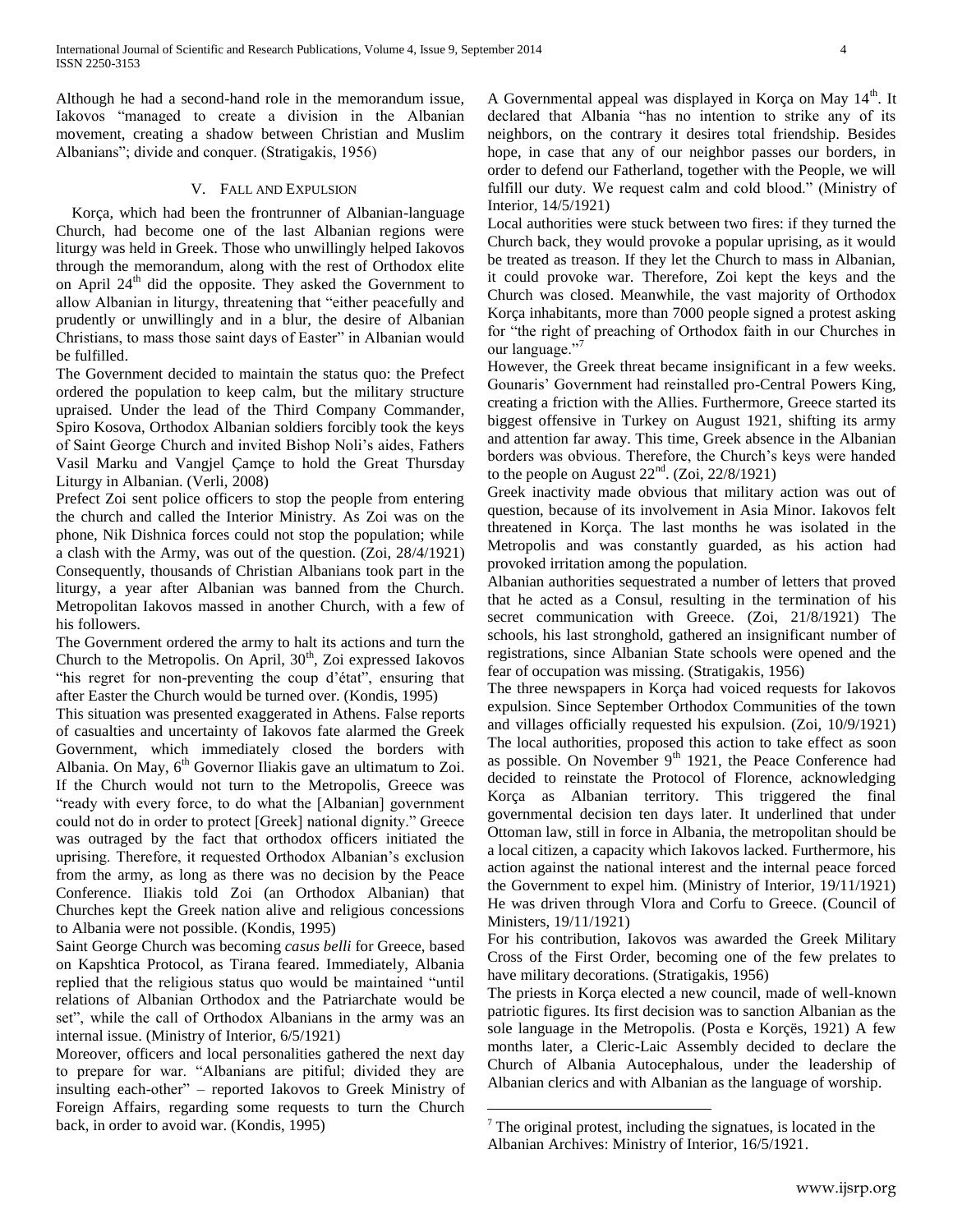As an irony to the idea that Iakovos was fighting a "Muslim" state, the borders" decision that triggered his expulsion resulted from the diplomatic surge of Bishop Theophan Noli. His expulsion was decided by Prime Minister Pandeli Evangjeli, on proposal of Prefect Zoi and implemented by Police Director Dishnica, all of them Orthodox from Korça.

### VI. CONCLUSION

Greece used its influence to the Ecumenical Patriarchate to send Metropolitan Iakovos in Korça, in order to act as its political representative. Iakovos managed to reinstate Greek in Church and schools, as well as to create a network of information, acting as an intelligence agency and consulate of Greece. Moreover, through preaching, he tried to prepare the terrain for Greek occupation. Greece could not occupy Korça due to the large military presence in Thrace and Asia Minor, an unknown fact to Albanians. Therefore, Venizelos, through Iakovos, managed to achieve the signing of Kapshtica Protocol, which recognized the existence of Greeks in the entirely Albanian-speaking Korça area, as well as the exclusive use of Greek in liturgy and schools until the final border decision. Through his role as the presumable spiritual head of the majority of Korça"s population, Iakovos managed to create a climate of distrust; a role that was manifested in the Orthodox Albanians' Memorandum. The distrust resulted in an ecclesiastical uprising, where the population and Orthodox soldiers managed to hold an Albanian liturgy. Greece treated this act as *casus belli*. As its enormous military presence in Asia Minor became obvious, another military front was improbable for Greece. Consequently, the church was allowed to preach in Albanian and Iakovos was isolated. As the Albanian borders were set, Iakovos was expelled and local ecclesiastical authorities reintroduced Albanian. Albania was the only nation in the Balkans with no national religion or religious institutions. The *political structure* of those institutions (Metropolitan Iakovos and his entourage) were used as a political tool by a foreign country, while through its *moral authority* the Church hierarchy tried to create a climate that upheld the Greek demands. This resulted in a diplomatic battle, creating confrontations and agreements, as well as a religious battle between the Greek hierarchy and Albanian population and priests, as an indirect consequence of the Ottoman Empire's *Millet System*.

#### **REFERENCES**

Unpublished archives

(May 16, 1921). *Protest to the Ministry of Interior* (Collection "Ministry of Interior", Year 1921, Folder 111, File 29). State Central Archives, Tirana, Albania.

Council of Ministers (November 19, 1921). *Decision nr. 910* (Collection "Ministry of Interior", Year 1921, Folder 111, File 196). State Central Archives, Tirana, Albania.

Dishnica, Nik (April 28, 1921). *Report to Korça Prefecture* (Collection "Prime Minister Office", Year 1921, Folder VI-61, File 2). State Central Archives, Tirana, Albania.

Ministry of Interior (February 17, 1921). *Telegram to Korça Prefecture* (Collection "Ministry of Interior", Year 1921, Folder 45, File 33). State Central Archives, Tirana, Albania.

Ministry of Interior (March 3, 1921). *Telegram to Mihal Grameno* (Collection "Ministry of Interior", Year 1921, Folder 45, File 55). State Central Archives, Tirana, Albania.

Ministry of Interior (May 14, 1921). *Proclamation to the people* (Collection "Ministry of Interior", Year 1921, Folder 60, File 12). State Central Archives, Tirana, Albania.

Ministry of Interior (May 6, 1921). *Telegram to Korça Prefecture* (Collection "Ministry of Interior", Year 1921, Folder 60, File 9). State Central Archives, Tirana, Albania.

Ministry of Interior (November 19, 1921). *Decision rationale* (Collection "Prime Minister Office", Year 1921, Folder VI-66, File 9). State Central Archives, Tirana, Albania.

S.M.T. (February, 1921). *Letter to Bishop Noli* (Year 1921, Folder 41, File 268). Department of Archives, Ministry of Foreign Affairs of Albania, Tirana, Albania. Turtulli, Mihal. (1921). *Letter to Mit'hat Frashëri* (Year 1921, Folder 3, File 10). Department of Archives, Ministry of Foreign Affairs of Albania, Tirana, Albania. Zoi, Nikollaq (April 28, 1921). *Telegram to the Ministry of Interior* (Collection "Ministry of Interior", Year 1921, Folder 111, File 12). State Central Archives, Tirana, Albania.

Zoi, Nikollaq (August 21, 1921). *Telegram to the Ministry of Interior* (Collection "Ministry of Interior", Year 1921, Folder 111, File 56). State Central Archives, Tirana, Albania.

Zoi, Nikollaq (August 22, 1921). *Telegram to the Ministry of Interior* (Collection "Ministry of Interior", Year 1921, Folder 111, File 63). State Central Archives, Tirana, Albania.

Zoi, Nikollaq (February 13, 1921). *Telegram to the Ministry of Interior* (Collection "Ministry of Interior", Year 1921, Folder 45, File 5). State Central Archives, Tirana, Albania.

Zoi, Nikollaq (February 16, 1921). *Telegram to the Ministry of Interior* (Collection "Ministry of Interior", Year 1921, Folder 45, File 3). State Central Archives, Tirana, Albania.

Zoi, Nikollaq (March 25, 1921). *Telegram to the Ministry of Interior* (Collection "Ministry of Interior", Year 1921, Folder 45, File 81). State Central Archives, Tirana, Albania.

Zoi, Nikollaq (November 11, 1921). *Telegram to the Ministry of Interior* (Collection "Prime Minister Office", Year 1921, Folder VI-66, File 7). State Central Archives, Tirana, Albania.

Zoi, Nikollaq (September 10, 1921). *Telegram to the Ministry of Interior* (Collection "Ministry of Interior", Year 1921, Folder 111, File 90). State Central Archives, Tirana, Albania.

#### Published sources

(1921, November 26). *Posta e Korçës [Korça's Post]* , p. 2.

Çami, M., & Lluga, H. (Eds.). (1978). *Lufta e Popullit Shqiptar për Çlirimin Kombëtar 1918-1920 [The War of the Albanian People for National Liberation 1918-1920]* (Vol. II). Tirana, Albania: Instituti i Historisë. Akademia e Shkencave e Republikës Popullore të Shqipërisë.

Çami, M., & Pollo, S. (Eds.). (1969). *Lufta e Popullit Shqiptar për Çlirimin Kombëtar 1918-1920 [The War of the Albanian People for National Liberation 1918-1920]* (Vol. I). Tirana, Albania: Instituti i Historisë. Akademia e Shkencave e Republikës Popullore të Shqipërisë.

Dervishi, K. (2006). *Historia e Shtetit Shqiptar 1912-2005 [History of the Albanian State 1912-2005].* Tirana, Albania: "55".

Duka, V. (2007). *Histori e Shqipërisë: 1912-2000 [History of Albania: 1912- 2000].* Tirana, Albania: SHBLU.

Glavinas, Α. (1986). Ο Μητροπολίτης Δυρραχίου Ιάκοβως και οι δραστηριότητες του για το εκκλησιαστικό ζήτημα της Αλβανίας [The Metropolitan of Durrës Iakovos and his actions in the ecclesiastical issue of Albania]. *Ηπειρότηκο Ημερολόγιο [Epirotic Diary]* (2), 56-58.

Kondis, V. (Ed.). (1995). *Ελληνισμός της Βορείου Ηπείρου και ελληνοαλβανικές* σχεσείς, έγγραφα άπο το ιστορικό αρχείο του Υπουργείου Εξωτερικών [Helenism *of Northern Epirus in Grek-Albanian relations, documents from the archives of the Foreign Ministry]* (Vol. II). Αθήνα: Κοιμωφελές Ιδρυμα Αλέξανδρος Σ. Ωνάσης-Εστία.

Stratigakis, I. E. (1956). *Ο Μητροπολίτης Μυτιλήνης Τακωβος: ο άνθρωπος και η δράση του [Metropolitan of Mytilini Iakovos: the man and his actions].* Αθήναι.

Verli, M. (Ed.). (2008). *Shqipëria e viteve 1912-1964 në kujtimet e Spiro Kosovës [Albania of the years 1912-1964 in the memoirs of Spiro Kosova]* (Vol. I). Tirana, Albania: Klean.

### AUTHORS

**First Author** – Ardit Bido, PHD Candidate, University of Tirana, arditbido@hotmail.com